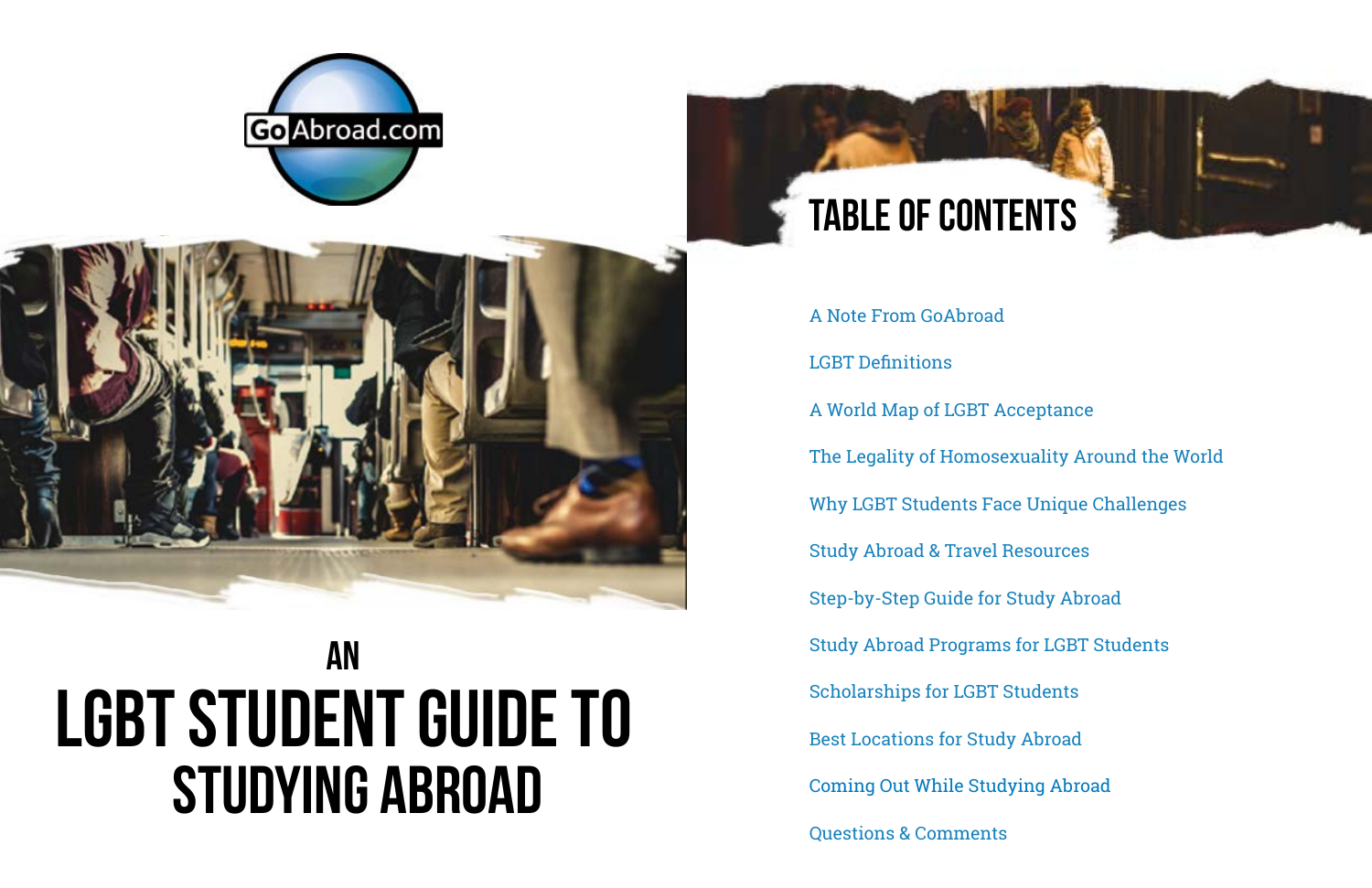# <span id="page-1-0"></span>**Why We Wrote an LGBT Study Abroad Guide**

# **A Note from GoAbroad**



**L** GBT students who decide to study abroad are making the decision to take on an even bigger challenge than their heterosexual peers. Every country around the world has varying laws, customs, and beliefs about the LGBT community, and therefore will react and treat LGBT international students in a unique way.

After overcoming the challenges of coming out in their home countries, LGBT students who head abroad can be overwhelmed when faced with coming out all over again, except this time in a completely foreign and sometimes unfriendly environment for people who identify as LGBT that may or may not lack an understanding or acceptance of LGBT students.

**T** here is no better time than the present to understand what being an LGBT student means and to raise awareness about the unique needs and challenges that LGBT students face in our world today. For the sake of all LGBT students who have a desire to step outside their comfort zone and study abroad, we are here to help get a few things straight. We encourage study abroad advisers, university professionals, program providers, teachers, and everyone involved in education to take time to understand the LGBT community on a deeper level.



More and more, studying abroad is becoming somewhat of a standard endeavor of college students; this guide was created to help ensure that LGBT students have all the resources they need to participate in study abroad safely, happily, and successfully. Everyone deserves the opportunity to study abroad, and GoAbroad is dedicated to provide every LGBT student, and every student for that matter, with the tools, knowledge, and confidence they need to do so.

# **What does lesbian mean?**

A female who is attracted woman, and not men, is called a lesbian. A lesbian is the name associated with female homosexuals.

# **What does gay mean?**

A male who is attracted to men, and not women, is called gay. The term gay is associated with male homosexuals.

# **What does bisexual mean?**

Both males and females can be bisexual, which means they are attracted to both males and females.

# **What does transgender mean?**

A transgender person is someone, whose gender identity, expression, or behavior is different from what is typically associated with their assigned sex at birth. Transgender individuals are commonly referred to as transgender men or women. Transgender men are those individuals who have transitioned their gender identity from female to male (also signified by FTM). On the other hand, transgender women are those individuals who were assigned as male at birth, but have transitioned to females (MTF).

## **What is a transition?**

Those who have "transitioned" from their gender assignment given at birth have successfully changed their gender expression or behavior to the gender which they truly identify with. Some transgender individuals choose to use medical procedures or hormones to help with their transition, and others alter legal identity documentation.

# **lgbt definitions**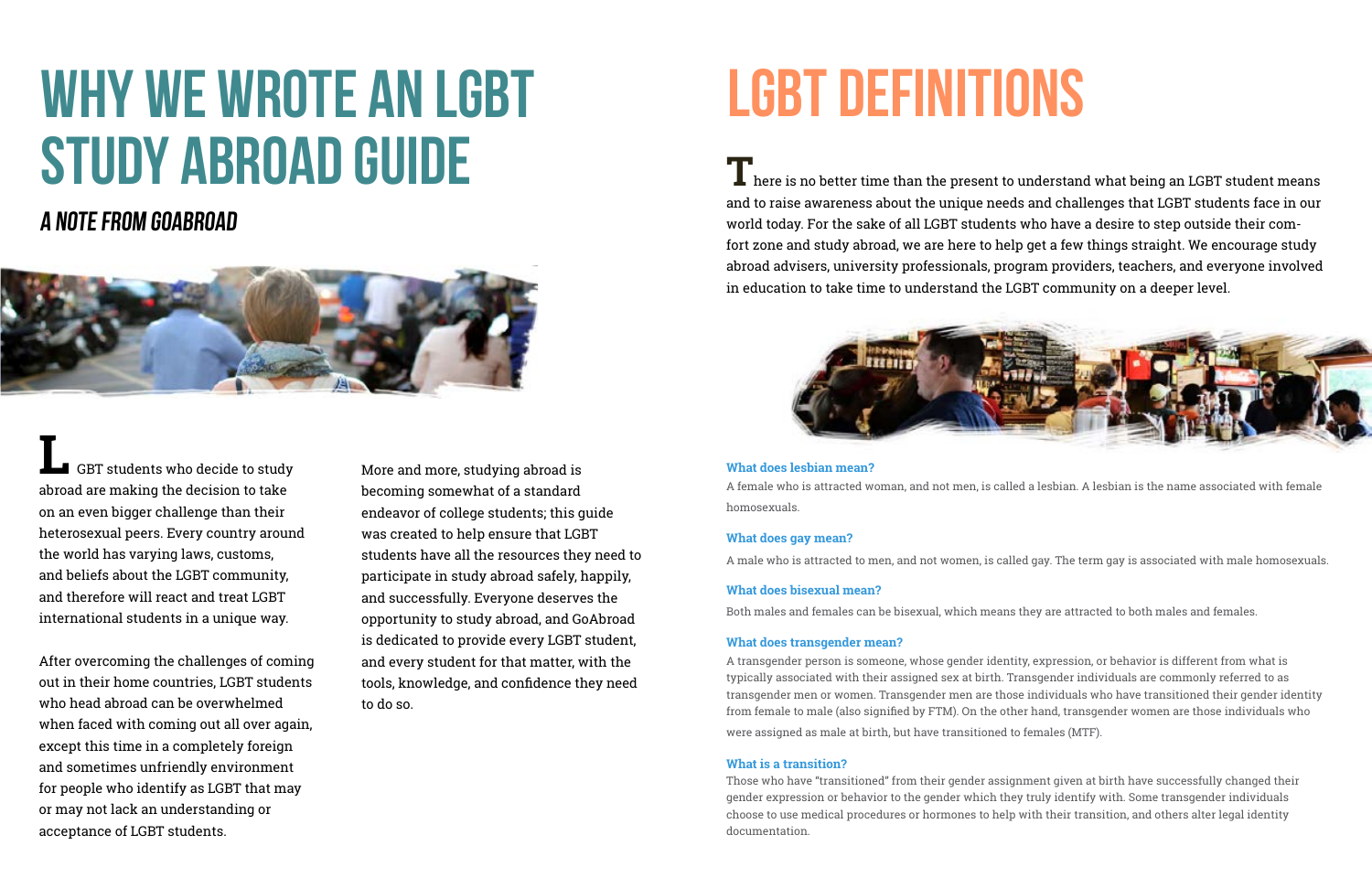SAME SEX MARRIAGE

<span id="page-2-0"></span>

 $\mathbf W$  ith recent news stories, like Ireland and the United States passing same sex marriage laws, filling social media newsfeeds the LGBT community has much to celebrate. Progress is being made, but this is unfortunately only true in some countries. Therefore, the concerns remain among LGBT students of how safe they can be studying abroad, when in some countries LGBT rights are still only minimal, that is if being openly LGBT isn't completely forbidden.

More recently, stories of discrimination and violence toward the LGBT community in countries like Russia and Uganda have left many people in disbelief of the varying acceptance of LGBT people around the world. But the truth is, differences do exist and it is important for LGBT students going abroad in any capacity to be aware of laws and policies to ensure their trip abroad is the incredible experience it should be.

# **The Legality of HomosexuaLITY Around the World**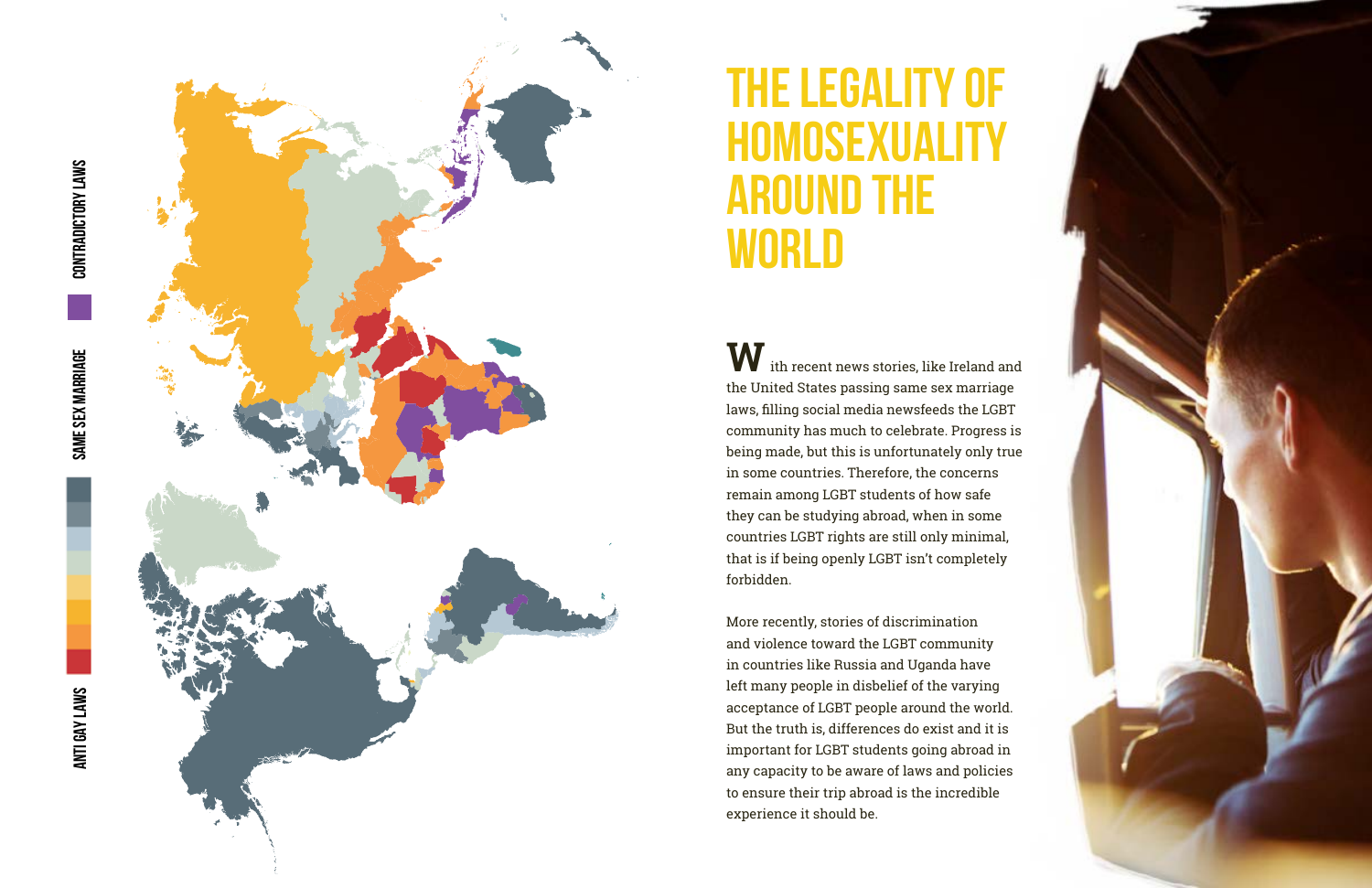In terms of international education, LGBT students face a whole host unique challenges, uncertainties, and questions when contemplating study abroad. They may ask themselves any one of the following questions, among hundreds of others:

- Will I be accepted?
- Will I be safe?
- Will I be able to express myself?
- Will I feel comfortable with my housing?
- Will I experience discrimination?
- Will I have trouble in transit?
- Will I have support from my host university?

**All of these questions are important, and each one deserves an answer. Continue reading this guide to find answers to some of the questions listed above. Although we may not have all the answers yet, we are doing our best to find them.**

We invite the LGBT student community, study abroad alumni, advisors, and all LGBTQ allies out there to speak up! Email [lgbt@goabroad.com](mailto:lgbt%40goabroad.com) to share your story, advice, and tips for LGBTQ students, and you may just find yourself inspiring others to go abroad!



# <span id="page-3-0"></span>**WHY LGBT STUDENTS FACE UNIQUE CHALLENGES**



**F**emale or male. Boy or girl. When our mothers were pregnant everyone wanted to know the sex of the baby. When we went to school, girls wore skirts and boys wore pants. As we got older, girls were expected to like the color pink and dolls, while boys were supposed to like the color red and cars.

Gender socialization has had a huge impact on societies all across the world for centuries. For many years, gender and sex were synonymous, and every one was assigned only one, regardless of any internal or physical differences they may have.

 Today, gender and sex are distinctly different, and the world is no longer black or white. However, acceptance takes an unfortunately long time, and some people remain entirely uneducated about the reality and diversity that exists within gender constructions and sexual orientation. Therefore, there are still a great deal of discrepancies that exist and much more awareness left to be raised, terms to be understood, and discussions to be had.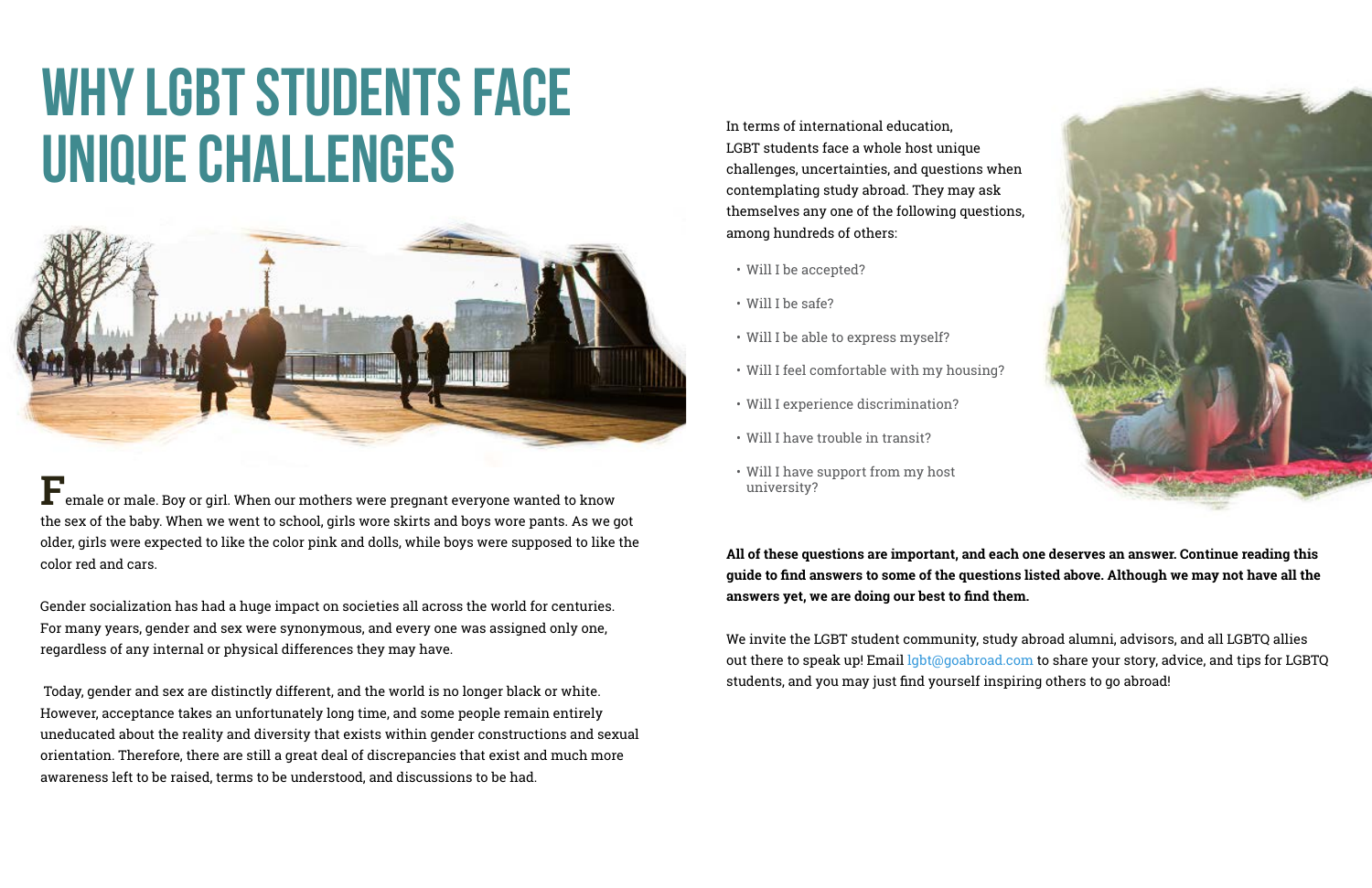# <span id="page-4-0"></span>**Resources for LGBT Students**



 $\blacksquare$  o help LGBT students who are contemplating studying abroad, preparing for their trip, or currently participating in an international program, we have put together a comprehensive list of resources to make researching easier; and in turn, studying abroad easier for LGBT students.

- • [Education Abroad Guide](https://educationabroad.global.usf.edu/_customtags/ct_FileRetrieve.cfm?File_ID=51978)
- [NAFSA: Association of International Educators](http://www.rainbowsig.org/us-students-abroad/)   [Rainbow Special Interest Group](http://www.rainbowsig.org/us-students-abroad/)
- [The International Gay and Lesbian Travel Association](http://www.iglta.org/)
- • [Rainbow Europe](http://rainbow-europe.org/)
- [MSU Study Abroad for LGBT Students Resource Page](http://studyabroad.isp.msu.edu/forms/glbt.html)
- [Northwestern University Study Abroad -](http://www.northwestern.edu/studyabroad/guide/identity-and-diversity/lgbtq-students-abroad/index.html) LGBTQ [Students Abroad Page](http://www.northwestern.edu/studyabroad/guide/identity-and-diversity/lgbtq-students-abroad/index.html)
- [IES Abroad LGBTQ Study Abroad Support](https://www.iesabroad.org/study-abroad/student-diversity-access/resources/lgbtq)
- [LGBT Identity Abroad by The University of Iowa](https://international.uiowa.edu/study-abroad/first-steps/identity/lgbt)
- [U.S. Department of State LGBTQ Travel Information](http://travel.state.gov/content/passports/english/go/lgbt.html)z
- [AU Abroad Information & Resources for](https://auabroad.american.edu/index.cfm%3FFuseAction%3DAbroad.ViewLink%26Parent_ID%3D50E8A88B-26B9-58D3-F57A2CE0E9C7F5C2%26Link_ID%3D50EB6F3D-26B9-58D3-F5FDA78368E81E25%26pID%3D9%26lID%3D21)   [LGBT Students](https://auabroad.american.edu/index.cfm%3FFuseAction%3DAbroad.ViewLink%26Parent_ID%3D50E8A88B-26B9-58D3-F57A2CE0E9C7F5C2%26Link_ID%3D50EB6F3D-26B9-58D3-F5FDA78368E81E25%26pID%3D9%26lID%3D21)
- [CIEE Identity: Sexual & Gender Expression Abroad](http://www.ciee.org/gap-year-abroad/downloads/school-resources/Identity.pdf)
- • [Know Your Rights: Schools by National Center](http://transequality.org/know-your-rights/schools)  [for Transgender Equality](http://transequality.org/know-your-rights/schools)
- [LGBTQ Organizations Worldwide](http://internationalspectrum.umich.edu/global/worldwideorgs)

 [Resource](http://internationalspectrum.umich.edu/global/worldwideorgs) Page by U of M

- [Lesbian, Gay, Bisexual, Transgender Returned Peace](http://lgbrpcv.org/)   [Corps Volunteers](http://lgbrpcv.org/)
- [International Lesbian, Gay, Bisexual, Trans and](http://ilga.org/)   [Intersex Association](http://ilga.org/)
- [Foreign & Commonwealth Office of the UK -](https://www.gov.uk/guidance/lesbian-gay-bisexual-and-transgender-foreign-travel-advice)  [LGBT Foreign Travel Advice](https://www.gov.uk/guidance/lesbian-gay-bisexual-and-transgender-foreign-travel-advice)
- [Diversity Abroad](http://www.diversityabroad.com/)
- [UC Santa Cruz Queer & Trans](http://ieo.ucsc.edu/programs-abroad/resources-hub/queers-abroad-2014.pdf)   [Study Abroad Resources](http://ieo.ucsc.edu/programs-abroad/resources-hub/queers-abroad-2014.pdf)
- [National Center for Transgender Equality](http://www.transequality.org/issues/travel)
- [A Blueprint for Equality: The Right to Travel \(2015\)](http://www.transequality.org/sites/default/files/docs/resources/NCTE_Blueprint_2015_Travel.pdf)
- [Know Your Rights: Airport Security](http://www.transequality.org/know-your-rights/airport-security)
- [University of Minnesota GLBT Students Abroad](https://studyabroad.wp.d.umn.edu/get-started/student-identity/glbt-students/)
- [Stories for Love](http://www.storiesforlove.com/stories1/)
- [University of San Diego LGBTQ Students](https://studyabroad.ucsd.edu/_files/diversity-abroad/lgbt_guide.pdf)  [& Study Abroad](https://studyabroad.ucsd.edu/_files/diversity-abroad/lgbt_guide.pdf)
- [University of Colorado Boulder Office of](https://studyabroad.colorado.edu/index.cfm?FuseAction=Abroad.ViewLink&Parent_ID=6E204190-009B-E1E0-D27FB8091127949E&Link_ID=7D48735B-C0A2-6F2B-1FB534CD21881269)   [International Education - LGBTQ\\*IQA Resources](https://studyabroad.colorado.edu/index.cfm?FuseAction=Abroad.ViewLink&Parent_ID=6E204190-009B-E1E0-D27FB8091127949E&Link_ID=7D48735B-C0A2-6F2B-1FB534CD21881269)
- [Western Michigan University LGBT Student](https://wmich.edu/studyabroad/lgbt-students-abroad)  [Abroad Resources](https://wmich.edu/studyabroad/lgbt-students-abroad)

# **Useful Articles:**

- [Suggestions for LGBTQ Students Going Abroad](https://apps.carleton.edu/curricular/ocs/diversity/LGBT/suggestions/)
- [10 Reasons why LGBTQ Students should Study abroad](http://apps.carleton.edu/curricular/ocs/diversity/LGBT/10_reasons/)
- [GlobalGayz Blog](http://www.globalgayz.com/)
- [NYU Student-to-Student Guide for LGBT Students](https://nyustudentguidelgbt.wordpress.com/)
- [4 TIps for Advising Trans Students on Study Abroad](http://capaworld.capa.org/4-tips-for-advising-trans-students-on-study-abroad)
- [Putting LGBTQ into Generation Study Abroad](http://www.cisabroad.com/blog/2015/05/01/putting-lgbtq-generation-study-abroad/)
- [Some Questions LGBTQ Students Should Consider](https://dos.cornell.edu/sites/dos.cornell.edu/files/lgbtrc/documents/Some%2520questions%2520LGBTQ%2520students.pdf)   [When Making the Decision to Study Abroad](https://dos.cornell.edu/sites/dos.cornell.edu/files/lgbtrc/documents/Some%2520questions%2520LGBTQ%2520students.pdf)
- [LGBT Safety: Advice for Study Abroad Students](http://www.oncallinternational.com/blog/lgbt-safety-advice-for-study-abroad-students-and-their-institutions/)   [and Their Institutions](http://www.oncallinternational.com/blog/lgbt-safety-advice-for-study-abroad-students-and-their-institutions/)

## **Videos:**

- [University of Minnesota Orientation for](https://www.youtube.com/watch%3Fv%3DU-a93xd7SxY)  [LGBT Students Studying Abroad](https://www.youtube.com/watch%3Fv%3DU-a93xd7SxY)
- [IES Abroad It Gets Better Project for LGBT Students](https://www.youtube.com/watch%3Fv%3DQ8-MThlnw9I)

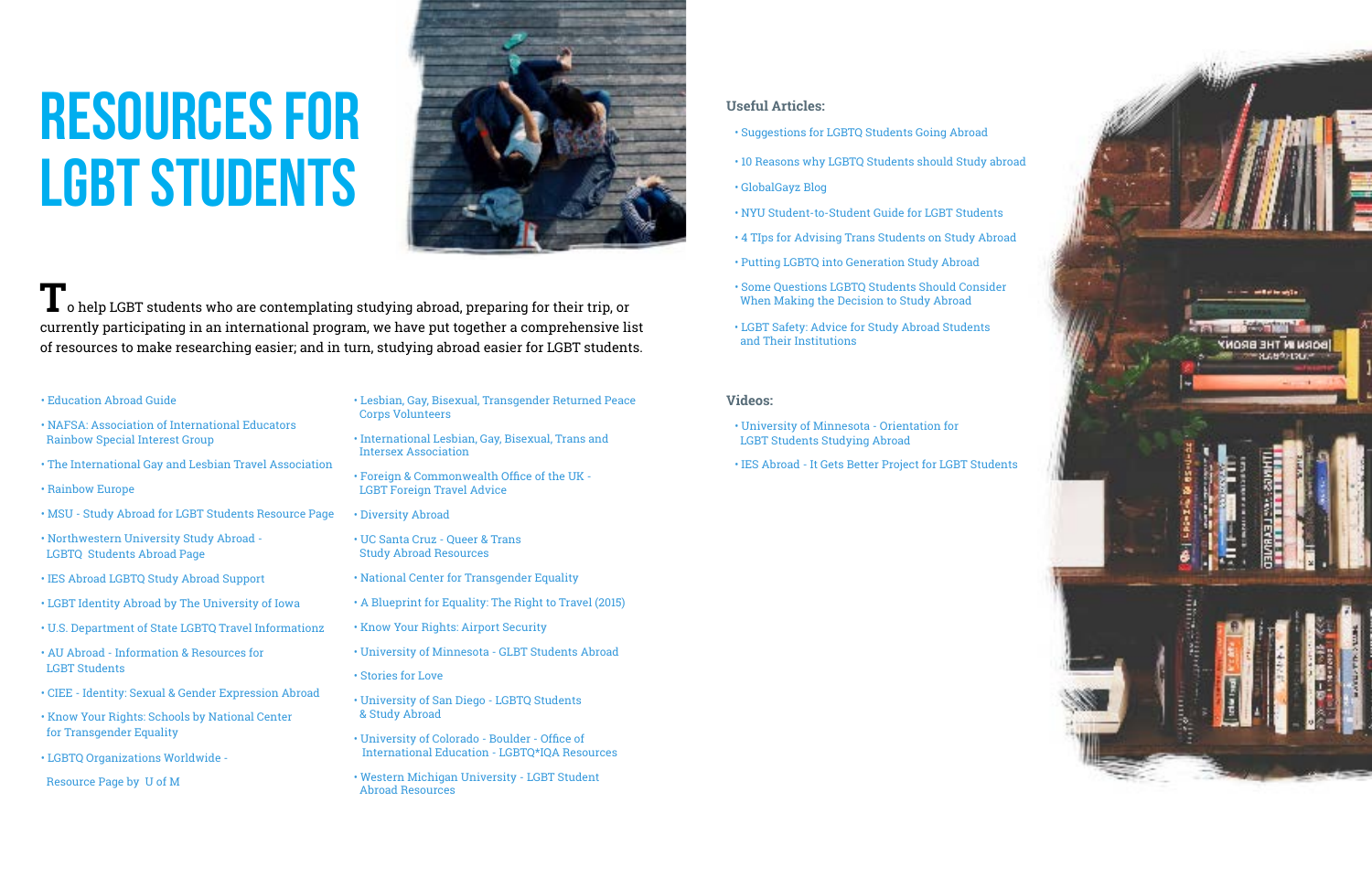# **Narrow Down Location Options 3**

# **Search for The Right Program 4**

# **Check out Scholarship Opportunities 5**

## **Read up on your Location of Interest 6**

# **Apply & Finalize Your Trip 7**

Now it is time to narrow down the locations that fit with your interests and attract you most. But before setting your heart on a location, be sure to consider safety issues, stance on the LGBT community, and possible language barriers. Make a list of locations you can't wait to visit, and then look up information on each to give you a better idea of what type of challenges you would face there as well as positive characteristics you would be happy to immerse yourself in.

Once you have a much smaller list of location options, let's say two to four possible destinations, you should begin looking through all the study abroad program opportunities in each location. Consider narrowing down your search by the semester you'd like your study abroad program to take place, your major or areas of interest, and the structure you'd like to have to your program follow.

Next you should look over the inclusions and benefits of each individual program. Do they include excursions? What type of housing arrangements are available and will you feel comfortable with the accommodation provided? Will you have meals prepared for you? How much money will you need to budget for your own personal expense and how much of your daily costs of living will be covered? These are all essential questions every student must consider before selecting a study abroad program.

There are a number of scholarships specifically for LGBT study abroad (see Scholarships section below), created to help support LGBT students who want to expand their education abroad.

However, there are also hundreds more study abroad scholarships that are open to all students interested in going abroad, whether for a semester or even a full year.



Now that you have selected your program, it is time to read up on your new home as much as possible! Find out all the ins and outs, insider tips, advice from past study abroad alumni, and everything in between so you are as prepared as possible. Make sure there isn't anything you missed about your location of interest, or your program for that matter, that is a deal breaker for you. You can start by checking out GoAbroad's [Article Directory](http://www.goabroad.com/articles).

Congrats! You are now ready to apply for your study abroad program and make your dream a reality! Keep in close contact with your study abroad office, your academic advisors, and your host university or program provider, so you can keep up to date on the status of your application and program arrangements.

# <span id="page-5-0"></span>**How to Study Abroad as an LGBT Student**



**S**tudy abroad can be quite an intimidating idea to approach, but an entirely worthwhile challenge to take on no doubt. For LGBT students, study abroad comes with a host of additional consider ations, so it is time to lay it all out on the table and simplify the process, so you can make it happen! From finding a study abroad program to funding your trip to tips for arrival, here is a step-by-step process of how to study abroad as an LGBT student, following by plenty of resources to help get you started:

# **Visit Your University's LGBT Center 1**

# **Talk to your International Office or 2 a Study Abroad Advisor**

Nearly every college or university campus has one, though it may be called a variety of names. Every LGBT student should visit their campus LGBT Center to get some basic advice on how to best approach the topic of study abroad with their advisors and how to prepare themselves for the challenges that study abroad may present. LGBT Center staff can speak from their own experiences abroad, or provide you with contact information for LGBT students who are study abroad alumni, among other things.

After you've prepared yourself to discuss the topic on a larger scale, and considered your ability to face immersing yourself in a completely unfamiliar place, it is time to talk to a study abroad advisor and visit your campus' international office. The team of student advisors in your international education office will be able to give you information on the [basics of studying abroad](http://www.goabroad.com/articles/study-abroad/study-abroad-101-what-to-know-as-a-first-time-student-abroad), the breadth of programs available to you, transferability of academic credits, semester options, location-specific information, and travel advice.

Embrace all the information you receive, take time to review all the opportunities that fit your academic goals, and discuss possibilities with family, friends, and maybe even some other LGBT students you know who have studied abroad too.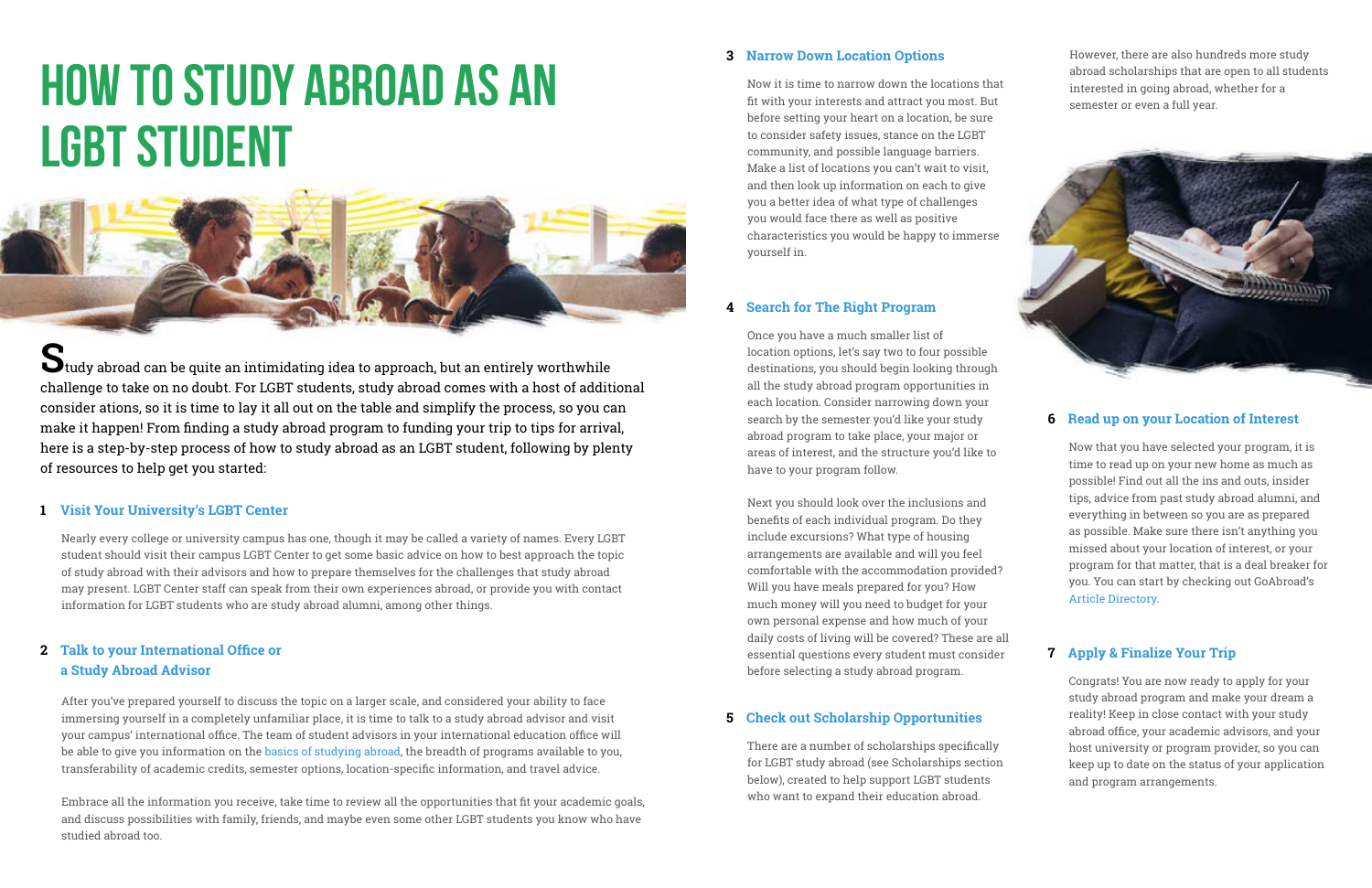# **Top Study Abroad Programs for LGBT Students**

**A**s the global fight for gender equality and understanding marches on, the number of available LGBT study abroad programs has increased. More and more schools and universities are discovering the value of engaging issues of identity and activism within a global, cross-cultural context. Any LGBT community members or supporters considering studying abroad should start by checking out the following highly acclaimed programs, but by all means this is not an exhaustive list.



**[CEA Global Education & the University of](http://www.ceastudyabroad.com/UMBC)  1 [Maryland, Baltimore County \(UMBC\) –](http://www.ceastudyabroad.com/UMBC) [Culture & Identity Studies: Explore Gay Paris](http://www.ceastudyabroad.com/UMBC)**

The University of Maryland (UMBC) has teamed up with CEA study abroad to create a four-week gender studies course in Paris, France. CEA works in conjunction with the University of New Haven and is accredited by the New England Association of Schools and Colleges (NEASC).

Winner of the **[2011 Innovative New Program Award](http://www.goabroad.com/awards/innovation-awards-2011/)** in the annual GoAbroad Innovation Awards, the curriculum focuses on construction of 20th century gay and lesbian identities within Parisian culture, specifically in relation to race, immigration, and religion. Students map gay and lesbian histories in the Marais district and suburbs and neighborhoods of the city to visualize and discuss LGBT spaces in urban society. This LGBT study abroad program immerses students in French gay culture, and they can also choose to participate in the LGBT pride parade.

Program costs include orientation, tuition, cultural excursions, volunteer opportunities, access to computers and wi-fi, international cell phone, health insurance, and book shares. Accommodation options include shared studio, dormitory, shared apartment, homestay, or independent living. High school graduates with at least a 2.5 GPA are eligible, and experience in French language is not required.

## <span id="page-6-0"></span>**Prepare 8**

## **Arriving & Adjusting 9**

Time to start making your packing list and getting your flight and visa sorted out! The most important thing is to stay calm, organize your list of "things to do before you leave", and remember to keep an open mind. You are about to embark on what may be one of the most life-changing experiences of your life, so take time to mentally prepare yourself for a completely new way of life and outlook on the world.

Upon arrival, you will surely feel a mixture of excitement, anxiety, and anticipation. It is completely normal to go through a period of adjustment, also known as culture shock. If you are prepared for it to happen, it will be much easier to overcome. Do your best to embrace and learn about the local way of life, instead of criticizing it, and [maximize every opportunity for cultural immersion](http://www.goabroad.com/articles/study-abroad/how-to-maximize-cultural-immersion-during-short-term-study-abroad-programs).

Seek out local organizations, events, or venues that are specifically catered to LGBT students or the local LGBT community in general. These will prove to be a great place to meet other LGBT students and locals, socialize in a comforting environment, and provide you will a place to learn more about the LGBT community in your host country.

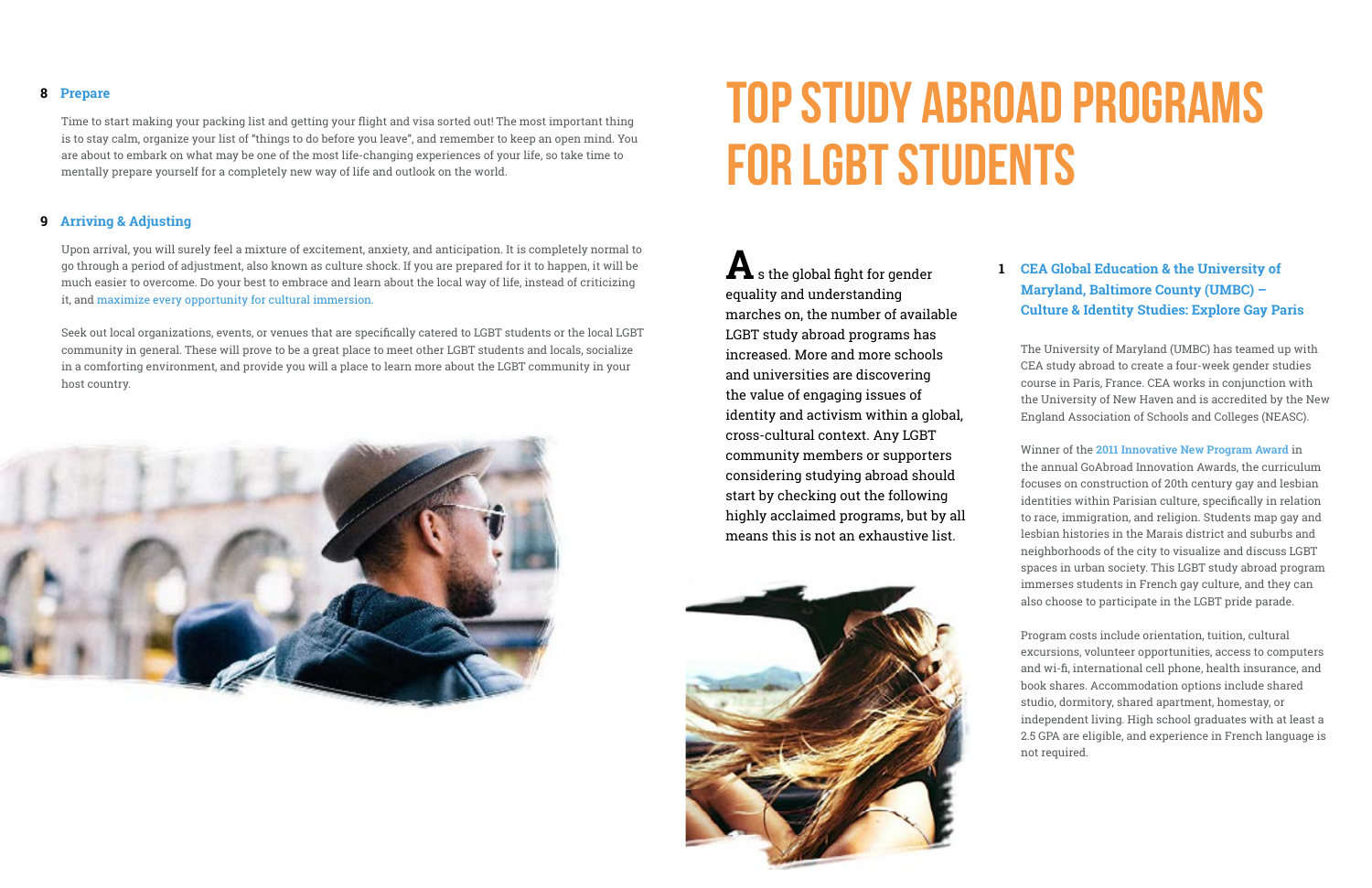# **Study Abroad Scholarships for LGBT Students**

**S**tudy abroad can be a defining moment in any student's educational journey, one filled with opportunities for growth, numerous realizations, and many more meaningful experiences. For LGBT students, studying abroad can be not only an incredible powerful educational experience, it can also be an opportunity to expand understanding, awareness, and acceptance of the LGBT community globally. To support LGBT students who are ready to take on the challenge of studying abroad, many organizations, institutions, and associations have established study abroad scholarships to specifically provide financial assistance to LGBT students.

# **[The Point Foundation - LGBTQ](http://http://www.pointfoundation.org/)  1 [Scholarship](http://http://www.pointfoundation.org/)**

Point Foundation is a national, publiclysupported, scholarship-granting organization focused on helping LGBTQ students. It seeks to empower promising LGBTQs to achieve their academic and leadership potential. Aside from financial support, the Point Foundation also provides mentorship, leadership development, and community service to LGBTQ students in high school and university. Each year the scholarship ranges from \$5,000 to \$28,000.

# **2 [Gamma Mu Foundation Scholarship](http://www.gammamufoundation.org/grant_scholarships/scholarships.asp)**

The Gamma Mu Foundation seeks to award individual scholarships to gay men who are interested on attending a postsecondary institution or a vocational school. The foundation supports a wide array of educational options, so that every gay student can pursue their specific educational aspirations, including associate degrees, bachelor's degrees, graduate programs, and vocational and technical training. The foundation gives a \$19,000 award each year.

Every student deserves the chance to study abroad alongside their peers and experience all the world has to offer, and these scholarships are just some of the opportunities that have been put in place to inspire LGBT students to take the leap and study abroad.

# <span id="page-7-0"></span>**[Center for Global Education, Augsburg](http://www.augsburg.edu/global/semester/mexico-crossing-borders/)  2 [College – LGBT Study Abroad in Mexico](http://www.augsburg.edu/global/semester/mexico-crossing-borders/)**

The Center for Global Education at Augsburg College offers this summer academic program in Mexico that connects students of various backgrounds and ethnicities to create a dynamic learning environment. The theme of the study abroad program is Crossing Borders.

Students travel to Cuernavaca, located about one and a half hours south of Mexico City, to participate in this community based course focusing on the intersections among language, nationality, race, gender, religion, and politics, with an emphasis on feminist, queer, and postcolonial liberation priests, nuns, and religious minorities. Coursework also includes intensive Spanish language training and students can elect to integrate an internship or volunteer work into this LGBT study abroad program.

Students live in campus housing with access to computers, wi-fi, and a library. There are also four to six week homestays available. Classes are mostly taught in English. Program fees include tuition, room and board, cultural excursions, travel insurance, and some transportation. **[Scholarships](http://www.augsburg.edu/global/semester/cost-and-scholarships/)** are available to offset costs.

# **[Syracuse University Madrid Center -](http://suabroad.syr.edu/destinations/madrid/index.html)  3 [LGBT Study Abroad in Spain](http://suabroad.syr.edu/destinations/madrid/index.html)**

Syracuse University offers a LGBT course entitled **[Sexualty in Spain](http://sumadrid.syr.edu/academics/course.php?id=1129)**, during which students travel to Madrid to explore how sexuality plays out in Spanish social spaces, both modern and historical. In addition to standard academic readings, materials also include a collection of memoirs, fiction, media, and film. The program is offered during the spring or fall semester. Fees

generally include accommodation or a housing allowance, orientation, cultural activities, some meals, and an international student ID card.

# **[SIT Study Abroad – LGBT Study Abroad in](http://studyabroad.sit.edu/sn/programs/semester/fall-2015/nlr/)  4 [the Netherlands & Morocco](http://studyabroad.sit.edu/sn/programs/semester/fall-2015/nlr/)**

In this LGBT study abroad program, students travel to the Netherlands and Morocco to better understand the relationships among gender, sexuality, race, class, and religion as they relate to both personal experience and public perception. Students have the opportunity to connect with local white, Muslim, and Afro-Caribbean communities within both countries to further explore program themes, such as queer movements, political rights, and migration. Participants stay with a host family in the Netherlands for twelve weeks and take an excursion to Morocco. Program costs include accommodation through homestay, meals, transportation, health insurance, and museum entrance fees.

Find more study abroad programs in GoAbroad's **[Study Abroad Directory](http://www.goabroad.com/study-abroad)**.

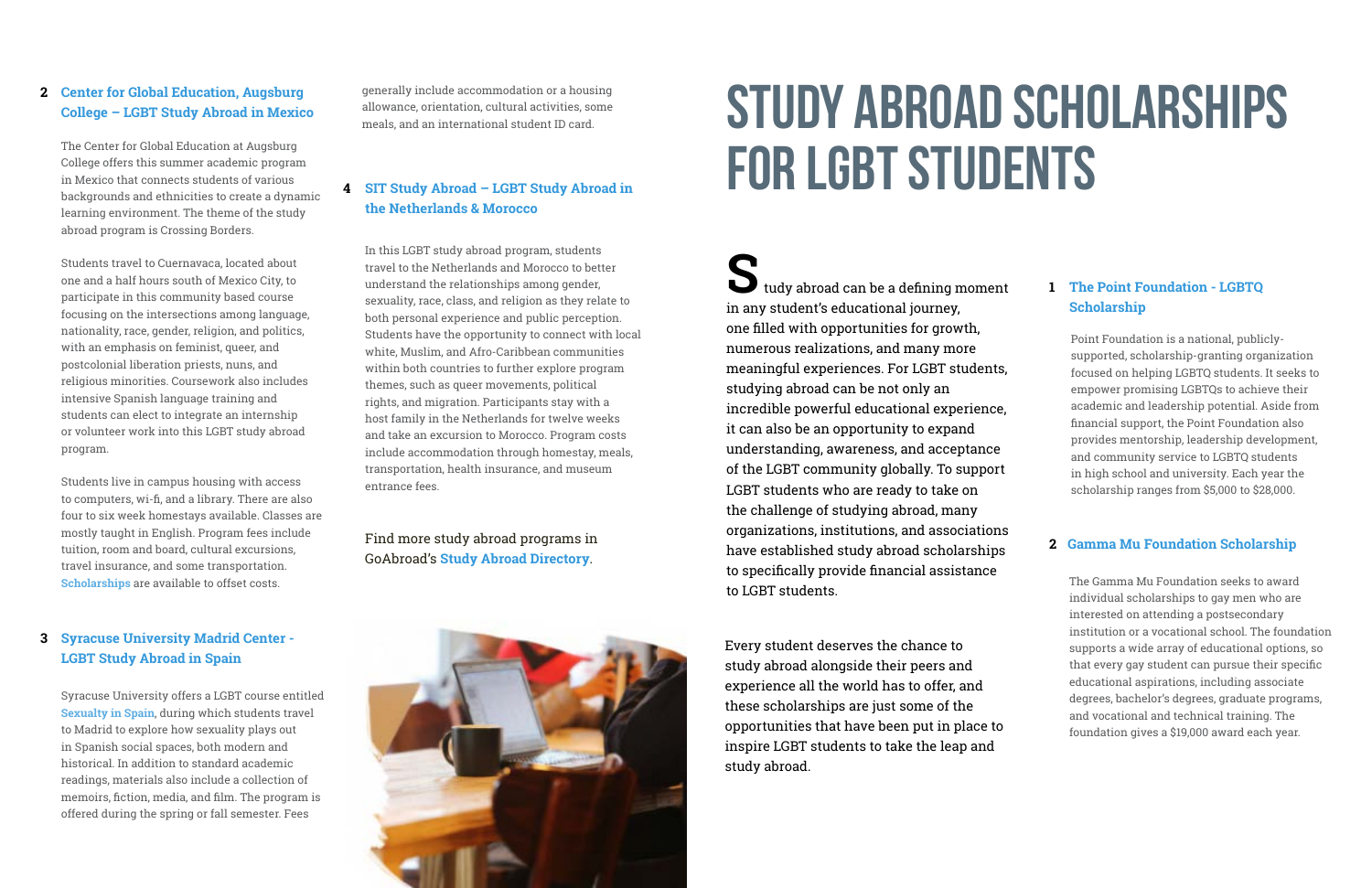# **7 [PFLAG National Scholarships](http://community.pflag.org/Page.aspx?pid=370)**

Founded in 1972, PFLAG is the largest grassrootsbased organization in the U.S. The organization is committed to advocating for equality and societal affirmation of LGBTQs. The PFLAG National scholarship is open to LGBT and allied students worldwide, who plan to pursue a higher education and demonstrate an interest in participating in the LGBT community. Awardees receive \$1,000 to \$5,000.

# **8 [Stonewall Foundation Scholarships](https://stonewallfoundation.org/grants/scholarships)**

Since 1990, the Stonewall Foundation has been focusing on the needs of the LGBTQ community specifically in the state of New York. The foundation inspires meaningful change by creating scholarship opportunities for LGBTQ students. In 2015, the Stonewall Foundation offered four separate scholarships opportunities for LGBTQ students, each one reflecting the unique values of its donors.

# **9 [Colin Higgins Youth Courage Award](http://www.colinhiggins.org/yca/process-timeline/)**

Established in 2000, the Colin Higgins Foundation gives away the Youth Courage Award annually to recognize exceptional students who demonstrate courage in the face of adversity and discrimination. LGBTQ youth activists who apply will have the chance to win a grant of \$10,000, an opportunity to attend the National Conference on LGBT Equality, and be honored during Pride Week on an all-expense paid trip to Los Angeles or New York.

## **10 [NGPA - Aviation Scholarship](http://www.ngpa.org/content.aspx?page_id=22&club_id=189069&module_id=134881)**

Founded in 1972, PFLAG is the largest grassrootsbased organization in the U.S. The organization is committed to advocating for equality and societal affirmation of LGBTQs. The PFLAG National scholarship is open to LGBT and allied students worldwide, who plan to pursue a higher education and demonstrate an interest in participating in the LGBT community. Awardees receive \$1,000 to \$5,000.

## **11 [Rainbow Scholarship](http://www.rainbowsig.org/us-students-abroad/rainbow-scholarship/)**

Made possible by the generous donations and support of numerous international education professionals that are dedicated to helping LGBT students participate in international programs, the Rainbow Scholarship is awarded to LGBT students who want to pursue meaningful, intensive education programs abroad. Awarded by the Fund for Education Abroad annually, this scholarship is part of the NAFSA Rainbow Special Interest Group, which is made up of professionals that are devoted to supporting and counseling LGBT students as well as combating discrimination against LGBT students.

## **12 [IGLTA Foundation Scholarships](http://www.iglta.org/foundation)**

The International Gay and Lesbian Travel Association Foundation offers Annual Global Convention Scholarships in order to support future LGBT leaders in the fields of tourism and hospitality. The IGLTA Foundation also focuses on supporting students interested in establishing businesses in destinations that lack LGBT acceptance, in order to help promote awareness and global acceptance of the LGBT community.

To find more Scholarships visit the GoAbroad **[Study Abroad Scholarship Directory](http://www.goabroad.com/scholarships-abroad)**.

# **3 [Pride Foundation Scholarships](http://www.pridefoundation.org/what-we-do/scholarships/scholarship-funds/)**

Established in 1985, the Pride Foundation is a regional community organization that is dedicated to giving opportunity and equality to LGBTQs across the Northwestern region of the United States. The Pride Foundation has over 50 scholarships available for LGBTQ students. These scholarships are categorized by academic pursuits, community leadership, cultural identities, and geography, but are available to students at every degree level. The Pride Foundation's scholarship awards range from \$5,000 to \$10,000.

# **4 [Live Out Loud Educational Scholarship](http://www.liveoutloud.info/wp/educational_scholarship/)**

LGBTQ youth who are pursuing a degree at a college or university can apply for a scholarship with Live Out Loud, a non-profit organization dedicated to empowering and inspiring LGBT youth and the larger LGBT community to live proud, live out, and live free. The scholarship is open to LGBT high school seniors in the tri-state area. Five students are awarded a \$5,000 educational scholarship every year.

# **5 [LEAGUE Foundation - LGBT Scholarship](http://www.leaguefoundation.org/scholarships/)**

Since 1996, the LEAGUE Foundation has been providing financial resources to American LGBT high school seniors who want to pursue higher education. The foundation has three separate scholarship awards: the Laurel Hester Memorial Scholarship, the Matthew Shepard Memorial Scholarship, and the LEAGUE Foundation Scholarship. Applications are accepted from January through April annually, and awardees are announced in July.

# **6 [APIQWTC Scholarship](http://www.apiqwtc.org/)**

Asia Pacific Islander Queer Women and Transgender Community (APIQWTC), pronounced as "Api-cutesy", is a volunteer-based organization founded in 1987. The APIQWTC scholarship is awarded to two Asian Pacific Islander, lesbian, bisexual, queer, or transgender students pursuing technical or professional training or full degree programs at higher education institutions each year. The selected scholars receive a \$1000 scholarship to go toward their educational endeavors.

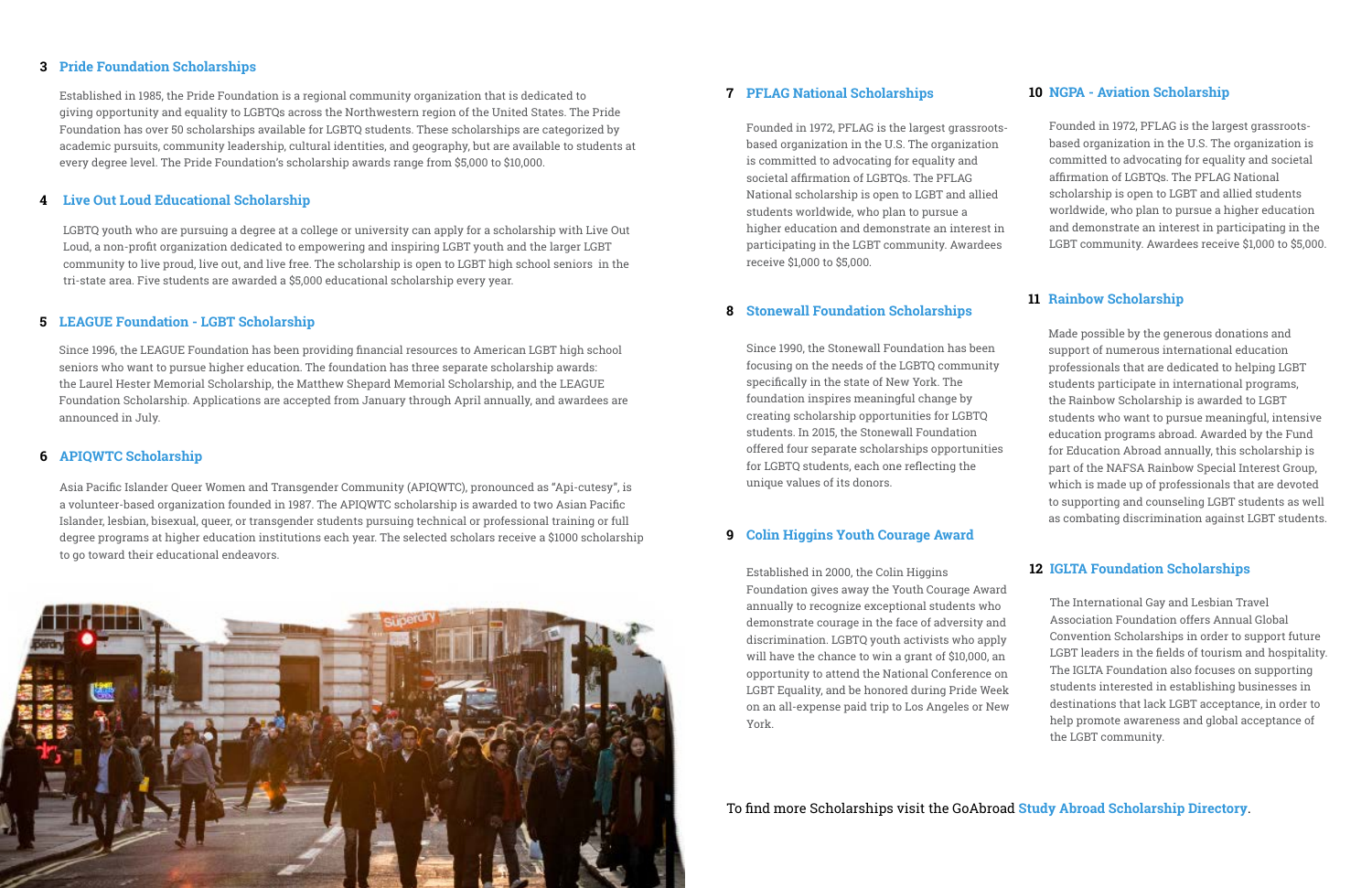# **2 [Argentina](http://www.goabroad.com/study-abroad/search/argentina/study-abroad-1)**

Even with an overwhelming majority of citizens possessing strong Catholic beliefs, when it comes to same-sex marriage and other policies that support the LGBT community, Argentina is definitely near the top of the list. Since legalizing same-sex marriage in 2010, the nation's capital, [Buenos Aires,](http://www.goabroad.com/study-abroad/search/argentina/buenos-aires/study-abroad-1) has become a welcoming destination for LGBT student from all over the world.

## **3 [Sweden](http://www.goabroad.com/study-abroad/search/sweden/study-abroad-1)**

Although the exact term "same-sex marriage" wasn't legalized in Sweden until 2009, civil unions for same-sex couples have been possible for almost 20 years. Sweden is no stranger to civil rights laws for the LGBT community. The Swedish people are sociable by nature, making Sweden an even more LGBT-friendly destination for study abroad. It seems the only deterrent from studying abroad in Sweden may be its high cost of living.

## **4 [Canada](http://www.goabroad.com/study-abroad/search/canada/study-abroad-1)**

A nation packed with immense diversity, Canada has become a nation that welcomes individuals with all beliefs, practices, and ways of life. Far ahead of its southern neighbor, same-sex marriage has been legal since 2003 in Canada, a testament to the longevity of the nation's acceptance of the LGBT community. Canada is also in favor of anti-gay laws and policies to help further protect its citizens, and visitors, which include LGBT study abroad students, making it a very safe place to study abroad. They even enacted anti-discrimination laws to support LGBT individuals as far back as the mid-90s!

# **7 [Belgium](http://www.goabroad.com/study-abroad/search/belgium/study-abroad-1)**

Viewed as one of the most progressive countries in all of Europe, Belgium has led the pack when it comes to LGBT legal rights, and continues to do so. Being out in Belgium is not something to be afraid of, especially in [Brussels](http://www.goabroad.com/study-abroad/search/belgium/brussels/study-abroad-1), where there are signs of the nation's LGBT acceptance on nearly every street. Also, for LGBT students considering turning their study abroad experience into an international career, Belgium is an incredible place to work abroad, and there are even antiemployment discrimination laws in place to make sure sexual orientation is never factored into employment decisions.

# **8 [Spain](http://www.goabroad.com/study-abroad/search/spain/study-abroad-1)**

With pride parades that may just be the most popular and largest in the world, Spain has made a name for itself in the LGBT world for years. Although the majority of Spanish citizens are Catholic, same-sex marriage was legalized in Spain in 2005, making it only the third country in the world to enact a nationwide law favoring same-sex marriage. Spain continues to play a central role in the global LGBT community and Madrid will even play host to the World Gay Pride event in 2017.

# <span id="page-9-0"></span>**Where Should LGBT Students Study Abroad?**

**C**hoosing your destination for study abroad may just be one of the hardest and most important parts of the process. For LGBT students contemplating study abroad, choosing a location can present slightly different concerns, and prove to be even more influential determinant of study abroad success.

Every country varies in its acceptance, awareness, and understanding of the LGBT community, and it is important for LGBT students to understand what type of environment they will be walking in to. The types of laws, policies, and organizations present in any country are huge factors in determining its social environment, so these are all things LGBT students should consider before studying abroad.

> Although the world varies in acceptance of the LGBT community as a whole, there are a large number of countries around the world that offer students a safe, LGBT-friendly environment for study abroad. The following is a list of the most LGBT-friendly countries for study abroad in the world, but there are a number of other location worth considering:



# **1 [The Netherlands](http://www.goabroad.com/study-abroad/search/netherlands/study-abroad-1)**

Recognized globally for its progressive laws and an infamous nightlife in its most well known city, [Amsterdam,](http://www.goabroad.com/study-abroad/search/netherlands/amsterdam/study-abroad-1) it is no surprise that the Netherlands is also an open-minded place when it comes to LGBT study abroad. The Netherlands was the very first country to legalize same-sex marriage, back in 2000, so LGBT acceptance, rights organizations, and policies are no new thing for the Dutch. A true pioneer for LGBT rights, LGBT students who want to truly relish in the nation's LGBT community should not miss Gay Pride Week in Amsterdam.

## **5 [New Zealand](http://www.goabroad.com/study-abroad/search/new-zealand/study-abroad-1)**

With a growing network of LGBT-friendly homestay options, New Zealand is increasing in acceptance rapidly, and even hosts a Gay Ski week at the end of August (the biggest gay party in the Southern Hemisphere, I've heard).

# **6 [England](http://www.goabroad.com/study-abroad/search/england/study-abroad-1)**

England's LGBT community is beyond thriving. Known globally for its LGBT scene, especially in its capital city of [London,](http://www.goabroad.com/study-abroad/search/england/london/study-abroad-1) LGBT students will never feel bored or out of place while studying abroad in England. In terms of LGBT rights, the British government has also never been shy about expressing its progressive stance and support of LGBT rights.

# **LGBT-Friendly Study Abroad Locations**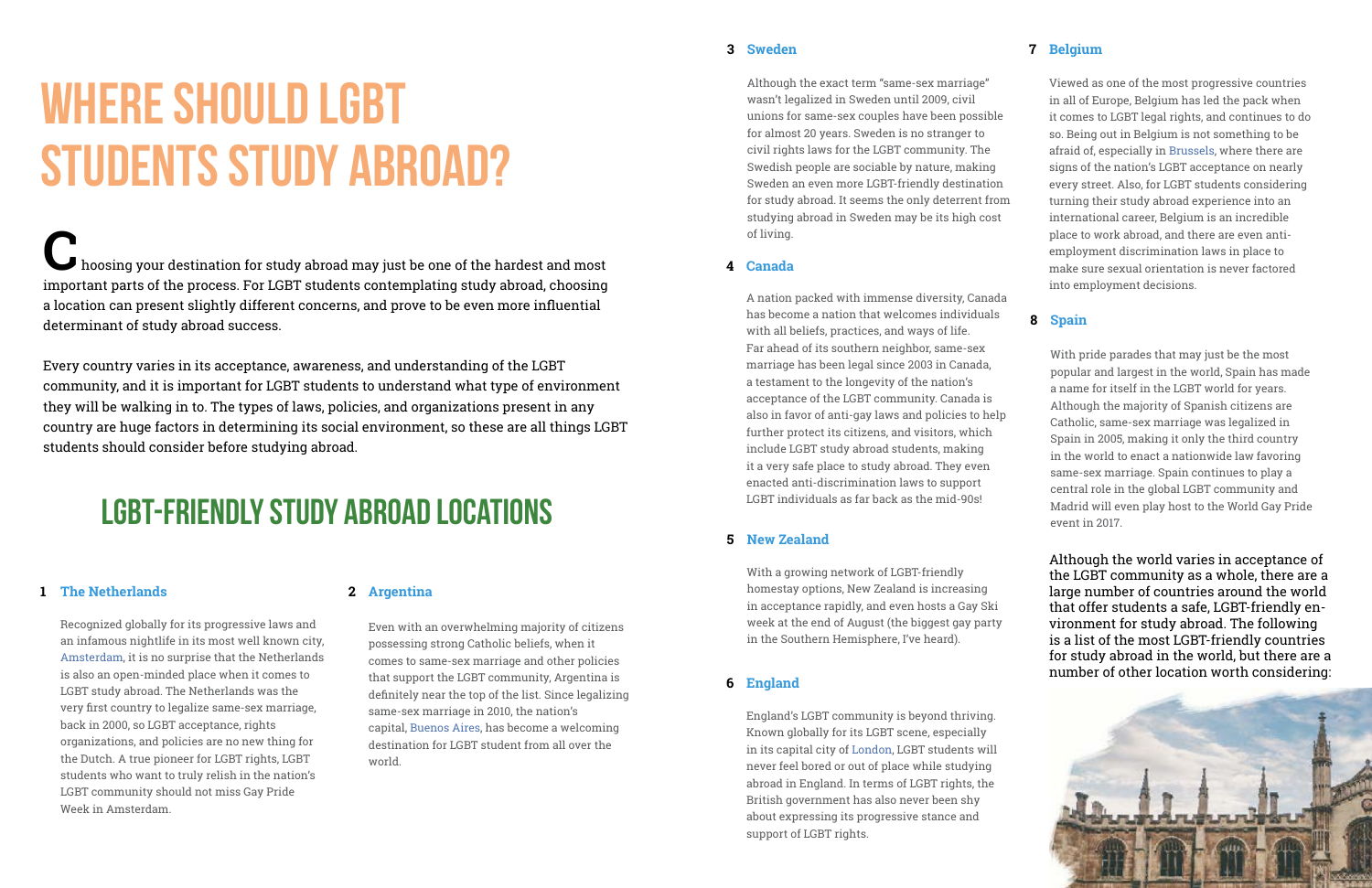<span id="page-10-0"></span>

# **9 [Uruguay](http://www.goabroad.com/study-abroad/search/uruguay/study-abroad-1)**

Definitely not the most commonly thought of country for study abroad, but one that is more than worth looking into, especially for LGBT students. Recognized as a very secular nation in comparison to its neighbors throughout Latin America, Uruguay was also the second country in the region to officially legalize same-sex marriage. Surprisingly stable economically, Uruguay is a great place for LGBT students who want to expand their Spanish language skills, but aren't quite ready to be fully immersed in the developing side of Latin America. Oh, and did we forget to mention how affordable it is?

## **10 [Ireland](http://www.goabroad.com/study-abroad/search/ireland/study-abroad-1)**

Having recently passed a national same-sex marriage law that was greeted with celebrations across the country, and of course many, many marriage ceremonies, Ireland is clearly on its way to more LGBT- friendly laws and policies. As an English-speaking nation, Ireland is one of the top destinations for study abroad in the world.

## **12 [Brazil](http://www.goabroad.com/study-abroad/search/brazil/study-abroad-1)**

Only the second country in all of South America to legalize same-sex marriage, Brazil is yet another great place for LGBT students to study abroad in. When it comes to selecting a city, [Rio de Janeiro](http://www.goabroad.com/study-abroad/search/brazil/rio-de-janeiro/study-abroad-1) is ideal for international LGBT students, as the city is home to a range of gay and lesbian events and groups; but, [Sao Paulo](http://www.goabroad.com/study-abroad/search/brazil/sao-paulo/study-abroad-1) still supposedly holds the title for largest pride celebration in the world. Outside of these two major cities, LGBT students may find acceptance varies, so choosing Rio or Sao Paulo will ensure the most successful study abroad experience in Brazil.

**L** GBT students are not technically banned from studying abroad in any country in the world. What they should be aware of, however, is that reality might be different abroad, and adjustments in behavior might be necessary. If you don't want to feel threatened by your sexual orientation, but have no need to lead equality marches, parts of [Asia](http://www.goabroad.com/study-abroad/search/asia/study-abroad-1) and [Central](http://www.goabroad.com/study-abroad/search/central-america/study-abroad-1)  [America](http://www.goabroad.com/study-abroad/search/central-america/study-abroad-1) have plenty of nature, history, and delicious treats to offer LGBT study abroad students without infringing on their sexual identification. Understand your social agenda, decide how much you are willing to compromise, and then take a look at the neutral locations for LGBT study abroad outlined below.

# **13 [Denmark](http://www.goabroad.com/study-abroad/search/denmark/study-abroad-1)**

As far back as 1989, Denmark was beginning reform to support gay and lesbian couples, when the nation passed a law that allowed same-sex couples to register legally as domestic partners. The Danish clearly have a longstanding understanding and acceptance of the LGBT community, with a number of LGBT establishments specifically doting its capital city of [Copenhagen](http://www.goabroad.com/study-abroad/search/denmark/copenhagen/study-abroad-1). Denmark, therefore, welcomes LGBT students to participate in a variety of study abroad programs.

# **11 [Czech Republic](http://www.goabroad.com/study-abroad/search/czech-republic/study-abroad-1)**

The Czech Republic, for the most part, mirrors thehomophobia present in Eastern Europe. However, [Prague](http://www.goabroad.com/study-abroad/search/czech-republic/prague/study-abroad-1) sparkles bright as a LGBT beacon in the region, and offers some of the most active LGBT communities, with monthly events.

## **[China](http://www.goabroad.com/study-abroad/search/china/study-abroad-1) 1**

# **[Japan](http://www.goabroad.com/study-abroad/search/japan/study-abroad-1) [Costa Rica](http://www.goabroad.com/study-abroad/search/costa-rica/study-abroad-1)**

# **2 3**

Unwanted attention in China will likely come from skin color, rather than sexual orientation. While social pressures force many people to remain "closeted," the LGBT movement has grown significantly in the last ten years, and new rights are being steadily gained.

Since its samurai days, expressions of gender dressing have been more open, with skirts, long hair, and facial piercings not uncommon. Today, same-sex marriage and gender changes are legal. Society might not be open as publically as other countries, but that is changing every day.



Even though Catholicism and Latin American machismo are still present in Costa Rica, the high volume of international travelers are establishing a growing acceptance of the LGBT community. [San Jose](http://www.goabroad.com/study-abroad/search/costa-rica/san-jose/study-abroad-1) offers LGBT-friendly areas and samesex relations have been legal since 1972.

# **14 [Norway](http://www.goabroad.com/study-abroad/search/norway/study-abroad-1)**

Well known for its social policies and high standard of living, Norway is lesser known for its support of the LGBT community, but that does not mean it is any less important to the Norwegian people. Norway has played a large role in international debates regarding the decriminalization of homosexuality, pushing to increase acceptance of the LGBT community worldwide and encouraging a higher quality of life.

# **LGBT-Neutral Study Abroad Locations**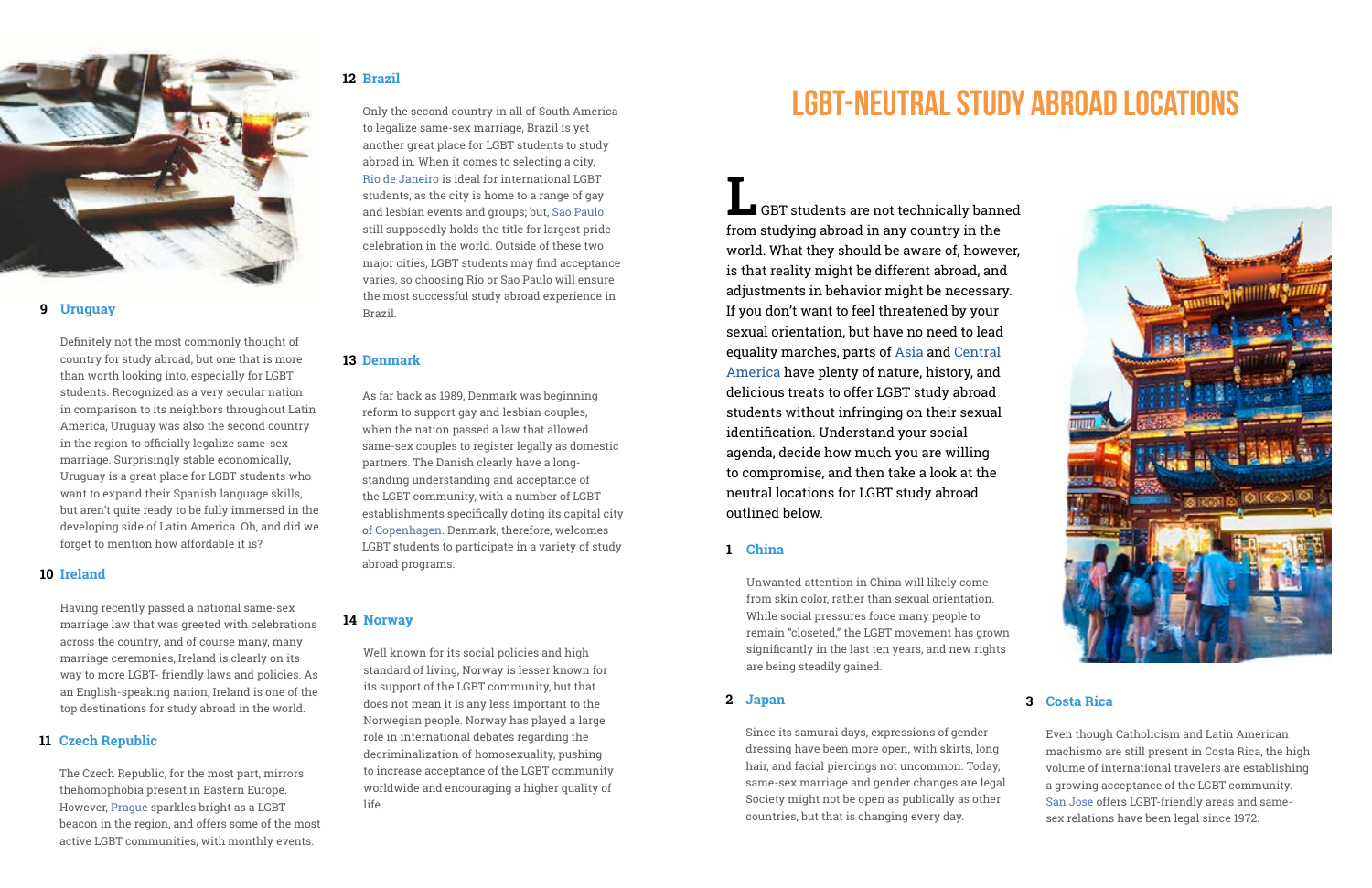**U**nfortunately**,** many parts of the world do not approve of LGBT identification. While all are welcome to study abroad in these locations (and the opportunity for cultural revelation can be great), it's not recommended to flaunt your personal life and romantic choices publicly and you should seriously consider how comfortable you can be in an anti-LGBT environment before studying abroad in one of the following locations[.America](http://www.goabroad.com/study-abroad/search/central-america/study-abroad-1) have plenty of nature, history, and delicious treats to offer LGBT study abroad students without infringing on their sexual identification. Understand your social agenda, decide how much you are willing to compromise, and then take a look at the neutral locations for LGBT study abroad outlined below.



# **[Malaysia](http://www.goabroad.com/study-abroad/search/malaysia/study-abroad-1) 1**

# **Nigeria 2**

### **[Jamaica](http://www.goabroad.com/study-abroad/search/jamaica/study-abroad-1) 3**

As an Islamic nation, homosexuality and gender changes are not supported by law, and society's understanding of specific terms is very limited. Penalties for such behavior include up to 20 years of imprisonment.

With over 95 percent of the population not accepting of homosexuality and same-sex acts punishable by death, Nigeria is the least LGBTfriendly country in Africa. It shares its opinion with many neighbors, such as Mauritania, Sudan, and Somalia.

Although the LGBT community here is starting to fight for rights, there are still many violent crimes directed toward homosexual and bisexual people. Sexual acts between men can result in ten years of imprisonment, and homophobia is high in society.



LGBT acceptance is a growing trend, but it still has much room for evolution until global equality has been reached. It is important to continue the fight, but it is also important to understand your role in other nations. Sense of confinement is not positive, but knowing safety zones is important. Especially when opting for a homestay option, reach out to program advisors and state your situation. It's better to explain concerns before they become issues.

Regardless of which country you chose as your next study abroad venture, it is important to understand local customs of host countries. Even if LGBT practices are legal, maybe culture discourages coming out publically (and this is probably true of many private matters, don't take it personally). At the same time, you can use this as an opportunity to show others that LGBT people are just humans who happen to identify or love differently than most people and teach others some new vocabulary; just be smart about your approach.

# **LGBT-Negative Study Abroad Locations**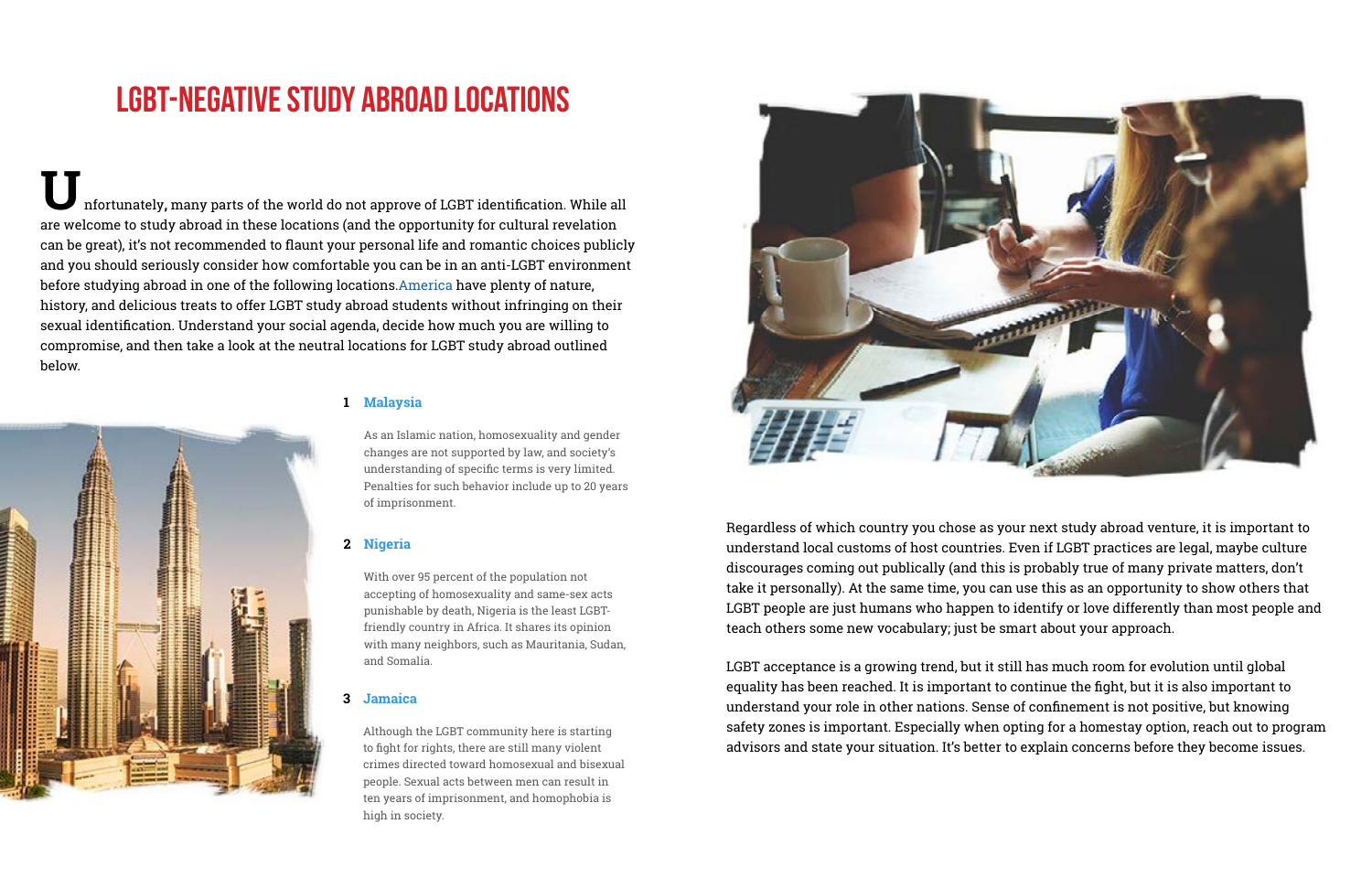# <span id="page-12-0"></span>**Coming Out While Studying Abroad**

**I**f you're not straight and/or cisgendered, your sexual orientation, gender expression, and gender identity (or lack thereof) make the already difficult feat of traveling even more challenging. For LGBT and non-binary people, traveling becomes more than just getting over jetlag. One's sexual orientation can affect one's safety. Many people think that coming out of the closet is a one-time deal, but for LGBT people, it's a never-ending process that depends on where they are and how safe they feel exposing their sexuality.

Unfortunately, not everyone has the privilege to come out. It might not always be safe to do so. It's also much easier to come out as lesbian or gay than to come out as bisexual, transgender, or non-binary. Same-sex behavior is illegal in almost half the countries in the world, so don't feel pressured to come out while abroad.

When you're living with a host family especially, coming out to them can be awkward at first, but if you do, you're helping them realize how diverse people are. Here are some tips for coming out while studying abroad as an LGBT student:



# **Know that it's okay to stay inside the travel closet.**

# **Be honest with your program provider or university about your concerns.**

# **Ask your provider if your host family will be LGBT-friendly. 1234**

# **Test the LGBT-friendly waters.**

Although it's illegal to be gay in over 70 countries, don't let your sexual orientation and/or gender identity stop you from traveling meaningfully. More and more queer people ("Queer" is a reclaimed term referring to noncisgender and/or non-heterosexual people) are traveling abroad, and they have their fair share of coming out stories on the road.

Check program websites before you apply and pay program fees to see if they are outwardly LGBT friendly and offer resources, and get recommendations from program reviews. Ask if they provide specific resources, like an online forum, for LGBT participants. Some program directors are openly out and gay, so never expect they will be closed-minded. If you're not honest with them about how your sexual orientation and/or gender identity is making you nervous to travel, then they cannot support you.

If possible, ask your provider for your host family's previous guests' contact information so that you can ask them how LGBT-friendly the host family is. If not, ask your program provider if the host family has hosted LGBT guests before. Whether their previous guests were queer or not, they might have valuable insight as to how accepting the family is toward queer people sleeping under their roof (whether they be thatched or aluminum).

Observe how your host family talks about LGBT issues. During television shows (if they have a television), watch for the way they talk about a singer's or an actor's gender presentation. They might have a lot or very little to say about Ricky Martin's sexuality, about same-sex marriages allowed in South Africa, or Russia's 2013 anti-"gay propaganda" law, which prohibits any positive mention of homosexuality in the presence of minors.

In general, host families are trusted community members who are already well-versed in hosting people from other cultures, so it should be comforting for you to know that they are open-minded in the sense of wanting to host someone who looks, speaks, and thinks differently from them.

Strike up a conversation when the situation presents itself. Many people think that being LGBT is a decision, not an identity. Now, hold your horses before you say "Hey mum, can you pass the falafel? Oh and by the way, I'm gay." Instead, ask her what the community thinks about LGBT issues. If the community is fine with it, then ask her what she thinks about LGBT people. You don't have to out yourself, but you could mention an LGBT friend you have who you miss back home, then see how they react.

Be sure to read reviews of programs, whether you're studying, volunteering, or teaching abroad, to get a feel for any comments related to your situation. Follow up with organizations specifically on these issues.

Do they empathize with you? Do they seem confused? You might be the first person who brings up LGBT topics in a non-prejudiced way, and that in itself might confuse them.